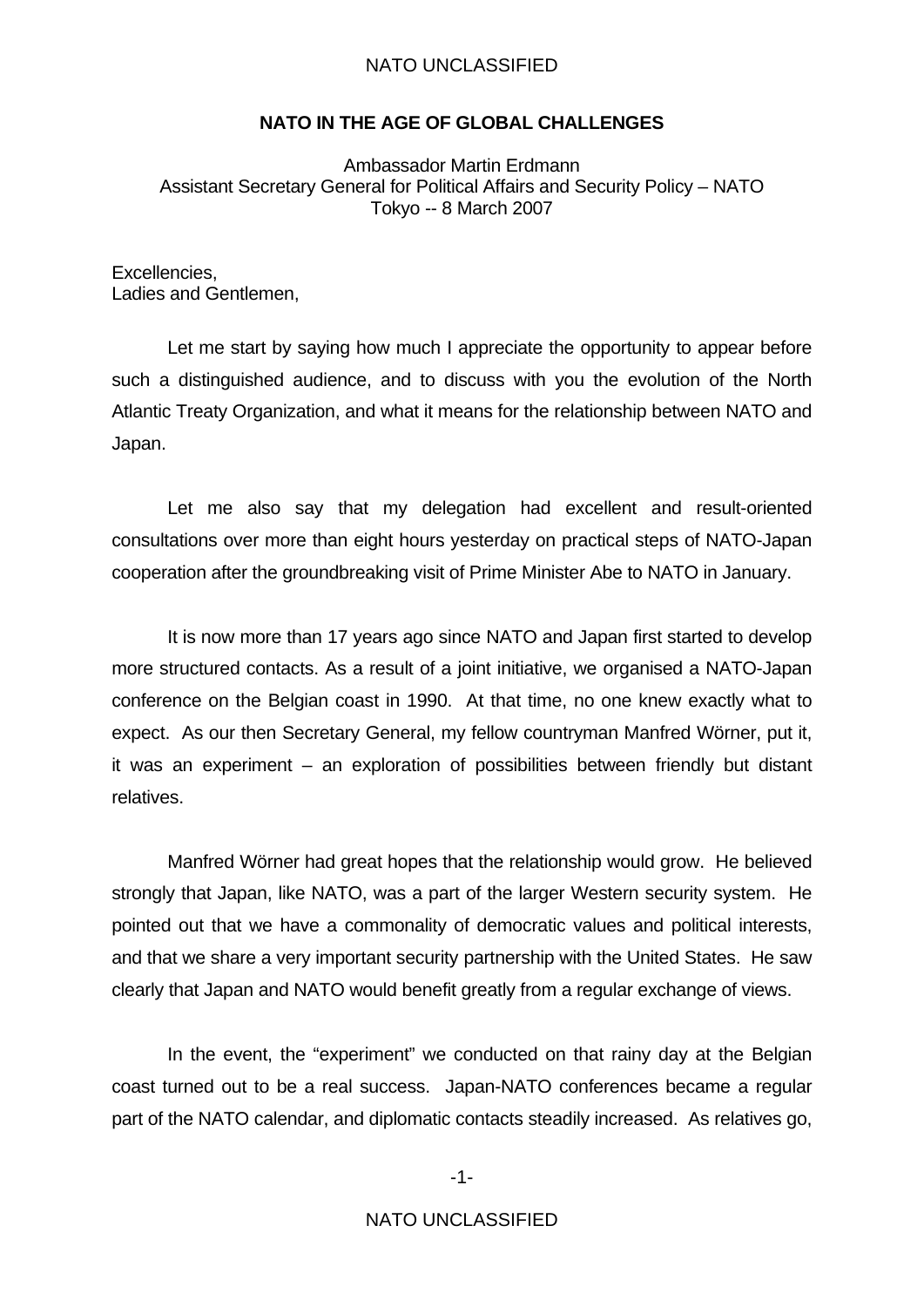we became less and less distant. And the late Manfred Wörner would certainly be proud to see what we have achieved together.

 But have we achieved enough? When we started to develop more structured NATO-Japan contacts back in 1990, we lived in quite a different world. The Cold War had just come to an end, and we compared notes on what we considered to be the dominant issues of our time, notably the implications of a possible collapse of the Soviet Union. New, asymmetric threats, such as the proliferation of weapons of mass destruction or international terrorism, seemed of secondary importance at the time. 9/11 was not even conceivable.

 Today we live in an entirely new era. Never have we been confronted with more rapid and more fundamental international change. And never before has the international environment confronted us with so many contradictions. Globalisation continues to open up economies, create new wealth, and connect many regions to the global economy. Yet we also increasingly see globalisation's darker side – as a vehicle for importing radicalism, fanaticism and terrorism into our own societies.

 The rapid progress in information technology offers a similarly ambivalent balance sheet. Modern means of communication can be tools for spreading information, and making it possible for many more people to participate in the global exchange of ideas. But we also witness how these same means of communication can be misused to spread intolerance and outright hatred.

 The same networks that allow money and information to be transferred instantly across borders can also be used by criminal networks to traffic virtually any commodity, whether it is laundered money, people, missile components, or fissile materials. And as a result, countries that seek nuclear status, from North Korea to Iran, are given unprecedented opportunities to realise their nuclear ambitions, even in the face of stern international opposition.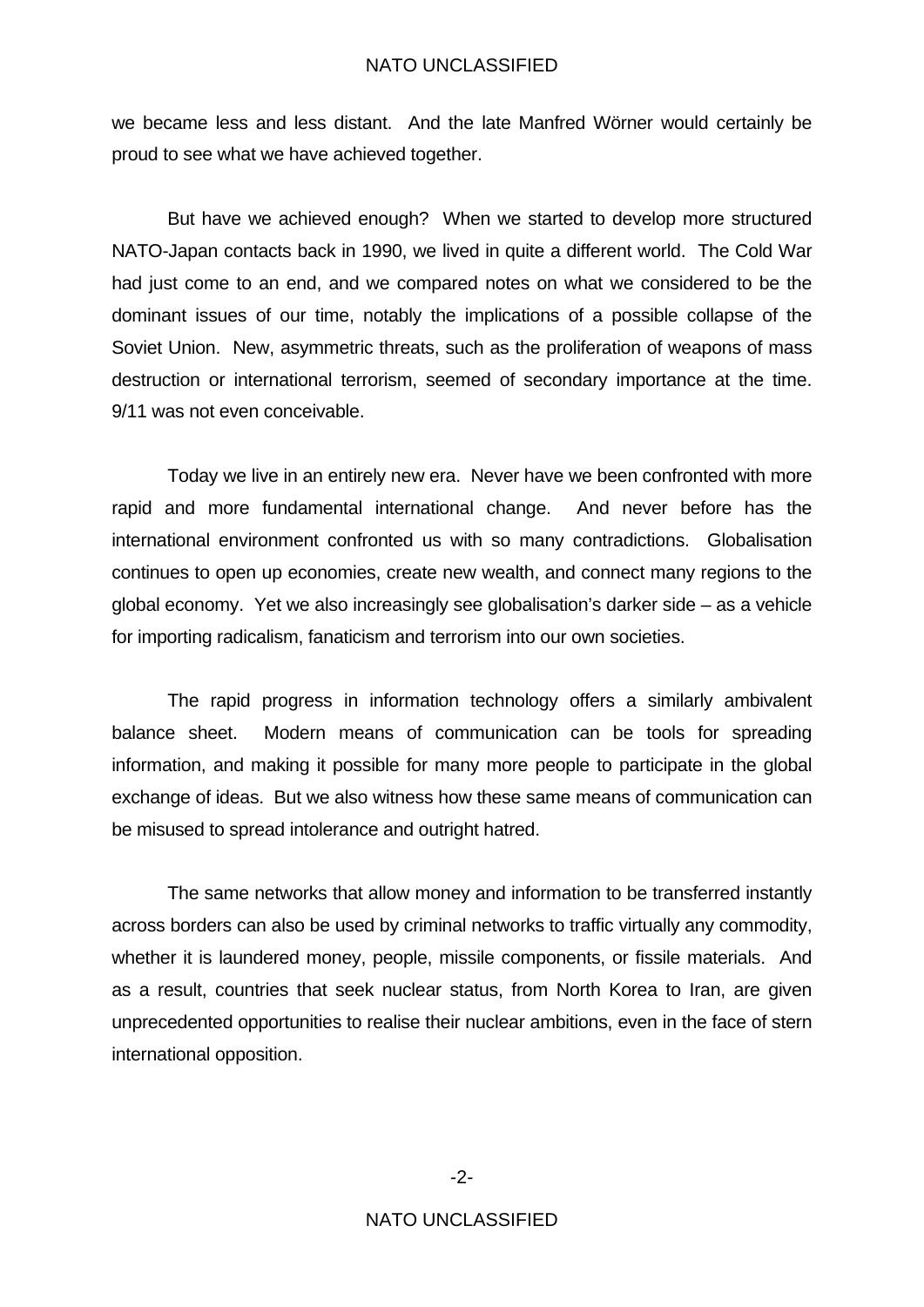The contradictions do not end here. In some parts of the world, countries decide to associate, and even integrate, to better cope with the challenges posed by globalisation. And the European Union is the best example of that tendency and even a model second to none in the world.

 Elsewhere, however, states disintegrate into anarchy – into ungoverned spaces that provide a safe haven for terrorist training camps or the international narcotics trade. Afghanistan is perhaps the best example of that worrying trend, but there are more. Look at Somalia, Sudan and several other countries in Africa that are close to disintegration.

 In the past, we could afford to be complacent about developments that happened far away. Geography was our shield. Oceans, deserts and mountains offered us protection. In Europe, for decades, the Cold War had frozen the geo-political realities into a big ice block. But today? Today, globalisation has once and for all eliminated the notion of achieving safety by geographical distance. Geography no longer serves as a buffer to chaos and instability farther afield. In other words, the security of all our nations is more and more affected by what is happening elsewhere on the globe.

 So the challenge for us today is clear. We need to use the driving forces of globalisation to our own advantage. We need to tackle the darker side of globalisation without compromising globalisation's benefits.

 How? By thinking and organising ourselves differently than we did in the past. By saying goodbye to the outdated security paradigms of yesterday. And, above all, by exploring new approaches of security cooperation – reaching out beyond geographical, cultural or religious boundaries.

 NATO has taken this logic to heart. This Alliance came about almost 58 years ago, in very different circumstances from today's. NATO was brought into existence by

-3-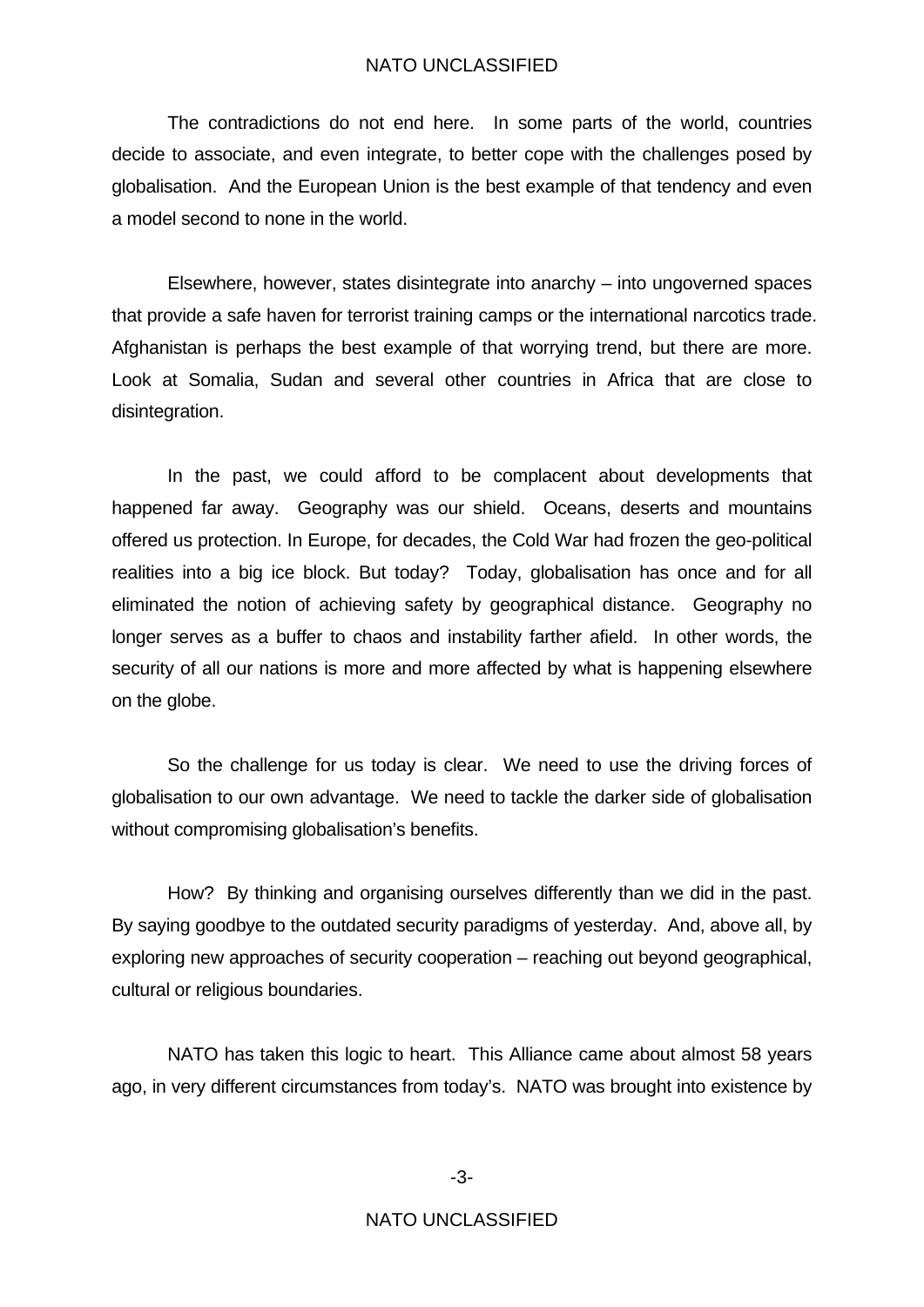the Cold War. It was a transatlantic Alliance created to address the specific security challenges of a divided Europe.

 That past is long gone. And just as the Cold War has long disappeared, so has the old Cold War NATO Alliance. Today, security cooperation in NATO – between North America and a Europe that is increasingly whole and free – has acquired a fundamentally different character. We are no longer concerned with the defence of Europe against the threat of an invasion by thousands of tanks. NATO is no longer oriented towards static territorial defence with large armies. Instead, cooperation in NATO today is all about finding new answers to new challenges – the very challenges that I described just a minute ago.

 What, in concrete terms, distinguishes this new NATO from the old? Three points stand out.

 The first and perhaps most visible aspect of today's NATO is the way we look at security. In a nutshell, we have realised that a territorial understanding of security is simply too narrow in an age of global threats. Rather than wait for the challenges to come to us, we must be prepared to meet the challenges where they emerge – even if that may mean deploying far away from our traditional European perimeter.

 Today, more than 50,000 troops are deployed under NATO command, in missions and operations on three continents – from the Straits of Gibraltar to the Hindu Kush. In Europe, NATO is keeping the peace in the Balkans, notably in Kosovo where we are facing a challenging period in the context of the status settlement. In the Mediterranean, we are conducting naval anti-terrorist patrols. In Afghanistan, our most important and difficult mission, NATO is leading the International Security Assistance Force, a mission that ranges from peacekeeping to reconstruction tasks and to combat operations. In Iraq, NATO is training Iraqi security forces. In Pakistan, after the earthquake in 2005, NATO provided humanitarian relief. And in Africa, NATO is airlifting African Union peacekeeping troops to the crisis region of Darfur.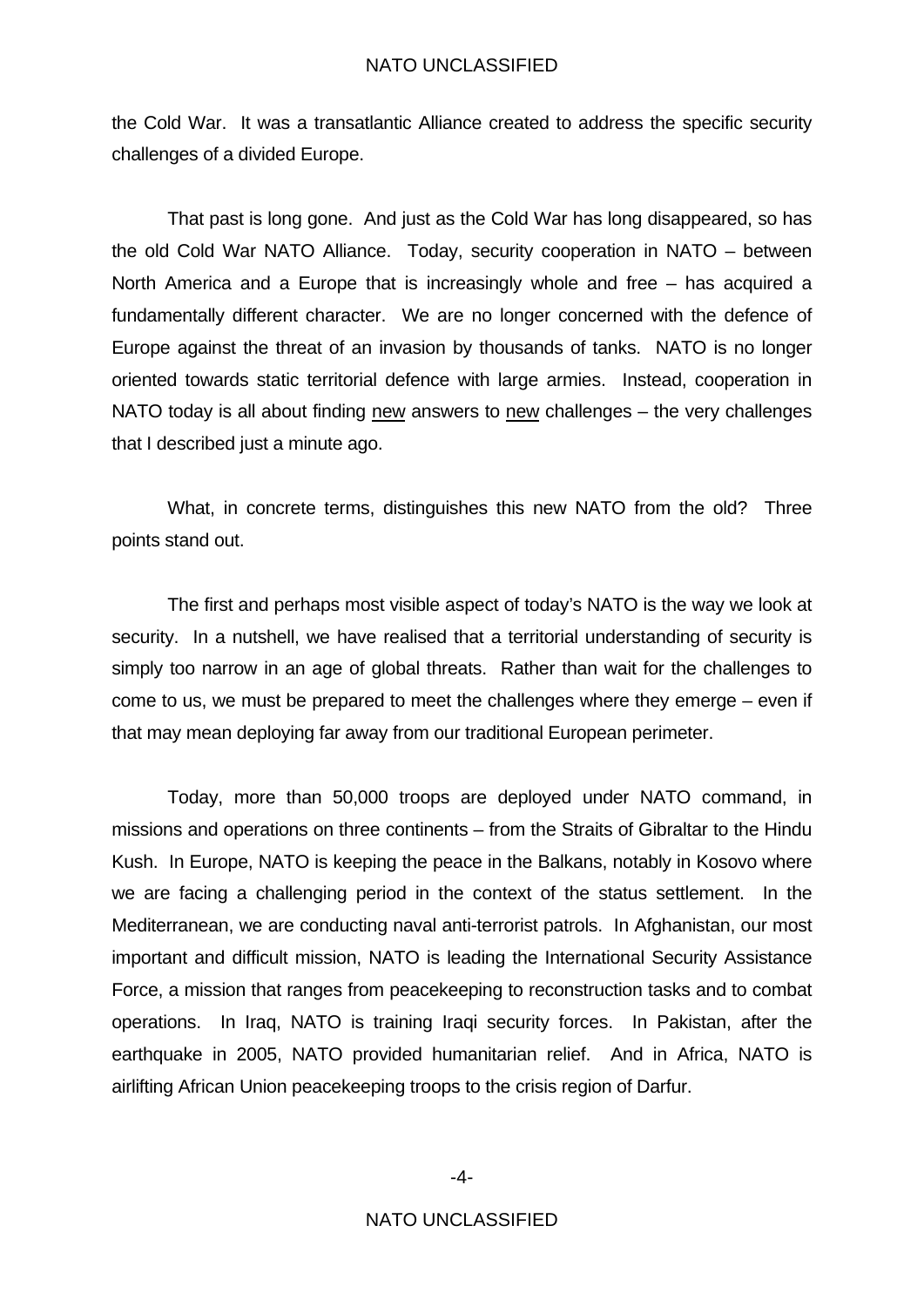This is a broad spectrum of activities indeed – and some have raised the question whether NATO is trying to take on every problem thrown up by globalisation. I can reassure you that this is not the case. If we would try to do that, we would fail. Our strength lies clearly in stabilisation operations. We have a range of invaluable assets. Integrated military forces; a well-established and tried and tested political-military decision making structure; and a network of partner countries and troop contributing nations from across the globe. And these capabilities and assets combined have enabled us to prevail even in the most trying circumstances in Afghanistan.

 In an age where threats to our security can emerge from anywhere in the world, where distance has lost all meaning, and barriers to the movement of people, technology and ideas – both good and bad – have collapsed, we know that we have to take a pro-active stance to promote stability and security. But we also know that this is not possible by winning military victories in the classic sense – that we need to help build efficient institutions, and to work closely together with local and other international actors.

 Whether in Bosnia, Kosovo or Afghanistan, NATO's aim is not to stay forever, but to help achieve self-sustaining peace. In other words, the capacity of the countries themselves to stand on their own feet, and no longer to rely on us for their stability and security.

 Which brings me to the second characteristic of today's NATO, which are its developing relations with other institutions. In the Balkans and in Afghanistan, we know that we cannot succeed with military forces alone, but that we have to work closely with others. Security and development are two sides of the same coin. That is why rather than try to deal with Afghanistan alone, we are constantly calling on the United Nations, the European Union, the World Bank and other institutions to contribute their expertise and resources to this common effort. Only such a comprehensive approach will allow us to achieve lasting benefit from our considerable military investment, and the sacrifices made by soldiers from NATO and partner countries.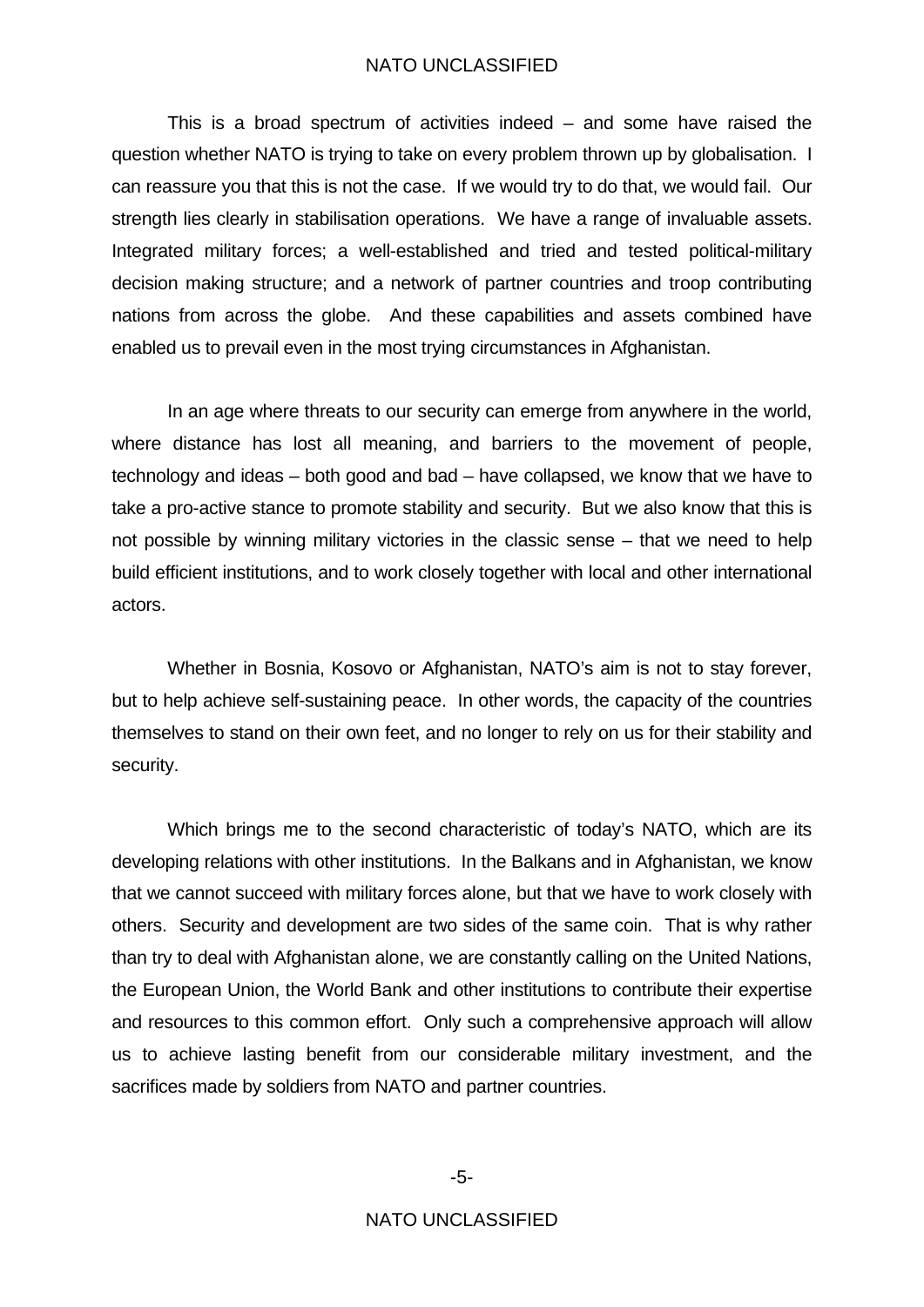Indeed, at NATO Headquarters today, we are studying hard on how we can make our interaction with other organisations, and even NGOs, more regular and more substantive, so that we can pool our resources and work according to an integrated political-military strategy.

 And this brings me to the third characteristic of NATO today: its partnerships with other nations. During the Cold War, NATO did not really need other countries to fulfil its essential security mission of self defence. Allied solidarity was enough. But today, as we send our forces on complex missions well away from our traditional area of operations, we realize full well just how much the success of these missions depends on the contribution by other nations, and notably our partners. Some partners help us with military bases, air fields and transit rights. Some provide forces to our missions, and some provide us with intelligence and expertise.

 But our partners benefit, too. NATO is a framework that they can use to make their own contributions more effective. And our many NATO partnership programmes provide these countries with material help and expertise in reforming their military forces and taking care of their own security problems. In sum, when NATO enters into a partnership with another country, it is a relationship that benefits both.

 So what does all this mean for the future of Japan-NATO relations? Well, simply put, that our relationship is bound to gain in importance – and in substance.

 Like the NATO Allies, Japan has demonstrated an increasing readiness and ability to assume security responsibilities well beyond its own borders. For example, since the mid-1990s, Japan has played a most welcome role in the Balkans region. It was NATO that helped to end the war in this volatile part of Southeast Europe, but it was with the help of Japan that we were able to win the peace as well. Japan's contribution as a major donor nation has played an important part in the successful recovery of the Balkans region, as well as its reintegration into the European mainstream.

-6-